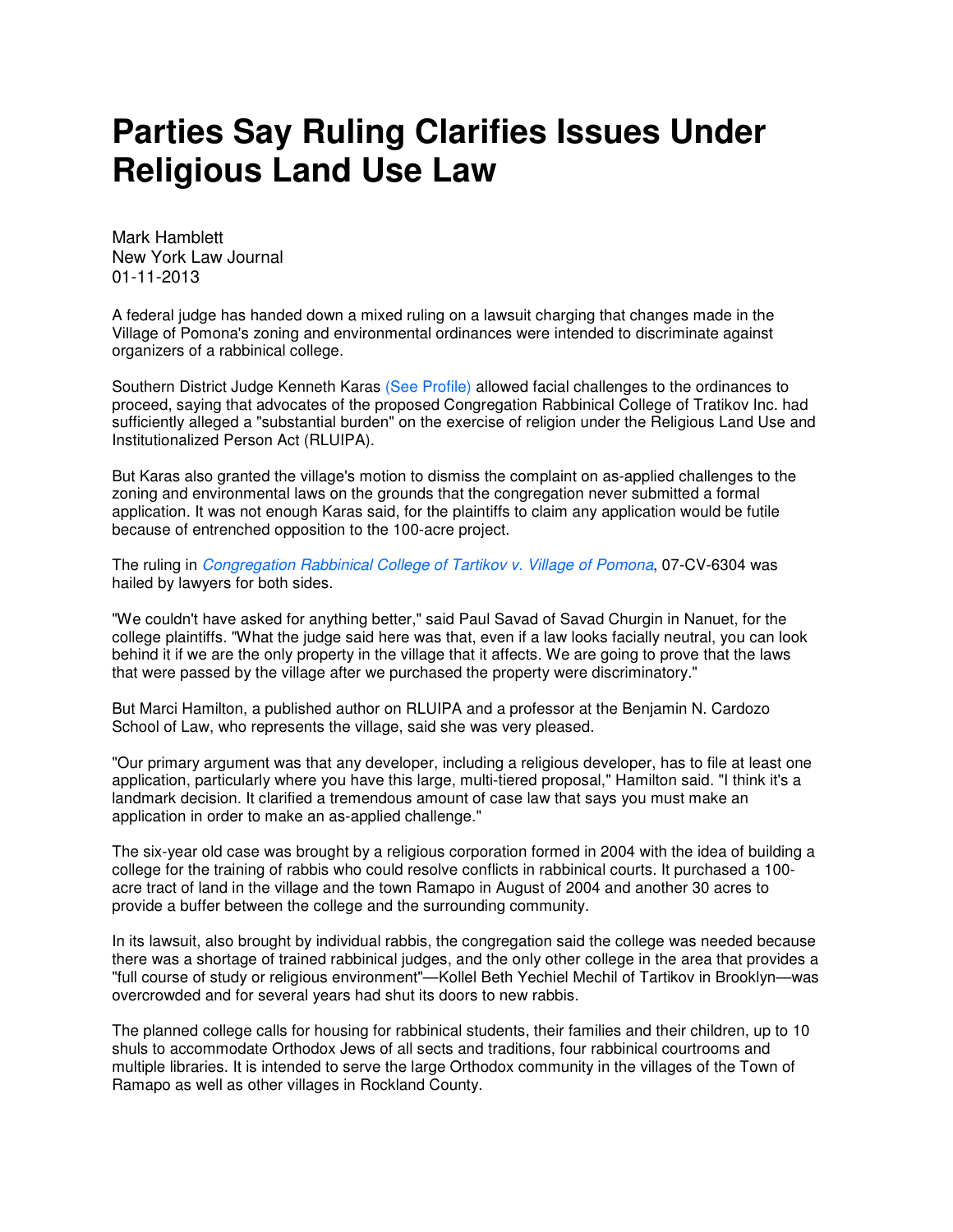But the property lies within a district that is zoned for approximately one acre for the development of single-family homes; multiple dwellings are not allowed.

The plaintiffs claimed the village amended its regulations defining "educational institution" and dormitories in 2004 to require that a qualified institution be accredited by the state Department of Education—knowing the college was not accredited—and barred dormitories with separate cooking facilities.

Also, in 2007, the village adopted a wetlands protection ordinance requiring a 100-foot buffer around wetlands of 2,000 square feet or more—a measure the plaintiffs charged was passed "specifically" to block the college.

The plaintiffs cited comments by town officials, some of whom were elected on the promise to "fight this plan" and "stand up to this threat."

One alleged statement made by the village's attorney, Doris Ulman, at a seminar on RLUIPA, was that residents should not "cave into them and sell our houses."

The plaintiffs said that the statement referred to the Hasidic population. However, Hamilton said yesterday the village will prove that the Ulman quotation was taken out of context and that the first zoning changes were made before officials even knew a college would be proposed for the site.

## **'Genuine Concern'**

Karas, in his 102-page opinion, said the village expressed concern at oral argument that the plaintiffs were intending to build "Wake Forest University in Pomona," in other words, a 5,000-student college. "For a residential community such as Pomona, the idea of a large college being built might be of profound and genuine concern for local residents and public officials, and it may be why Defendants and residents want to block the construction of Plaintiffs' college," Karas said, taking the allegations as true for purposes of a motion to dismiss. "However, in this lawsuit Plaintiffs allege that Defendants are blocking their college not because of its physical size or the number of students and faculty that may reside, study, and work there, but because it is an Orthodox/Hasidic rabbinical college that would employ, educate and house members of the Orthodox/Hasidic community."

Karas first held the plaintiffs had standing and that their facial challenges to the ordinances under RLUIPA, 42 U.S.C. 2000cc et seq., the Equal Protection Clauses of the New York and U.S. Constitutions, the First Amendment and the Fair Housing Act, were ripe for review.

But the as-applied challenges, including those under the First Amendment and RLUIPA, were not yet ripe, he said, because the college had not submitted a formal application or asked for a variance. The judge said he lacked subject matter jurisdiction because there had been no "final decision" and the plaintiffs had fallen short in their argument under the so-called "futility exception."

Without "at least one meaningful development proposal," the judge said he would be unable to determine that rejection of the application is "virtually certain,"

Turning to the substance of the facial challenges, Karas said the rabbis and the congregation alleged a discriminatory purpose for Equal Protection purposes in the timing of the changing of the zoning law in 2004 and in public comments by town officials.

"At this stage of the litigation, these allegations are sufficient to establish Plaintiffs' claim that the challenged ordinances were enacted with the purpose of discriminating against members of Orthodox and Jewish communities," Karas said.

And while the village may challenge the assertion that the changes did not adversely affect the plaintiffs, that they served compelling interest or were otherwise lawful, Karas said "this is not the time